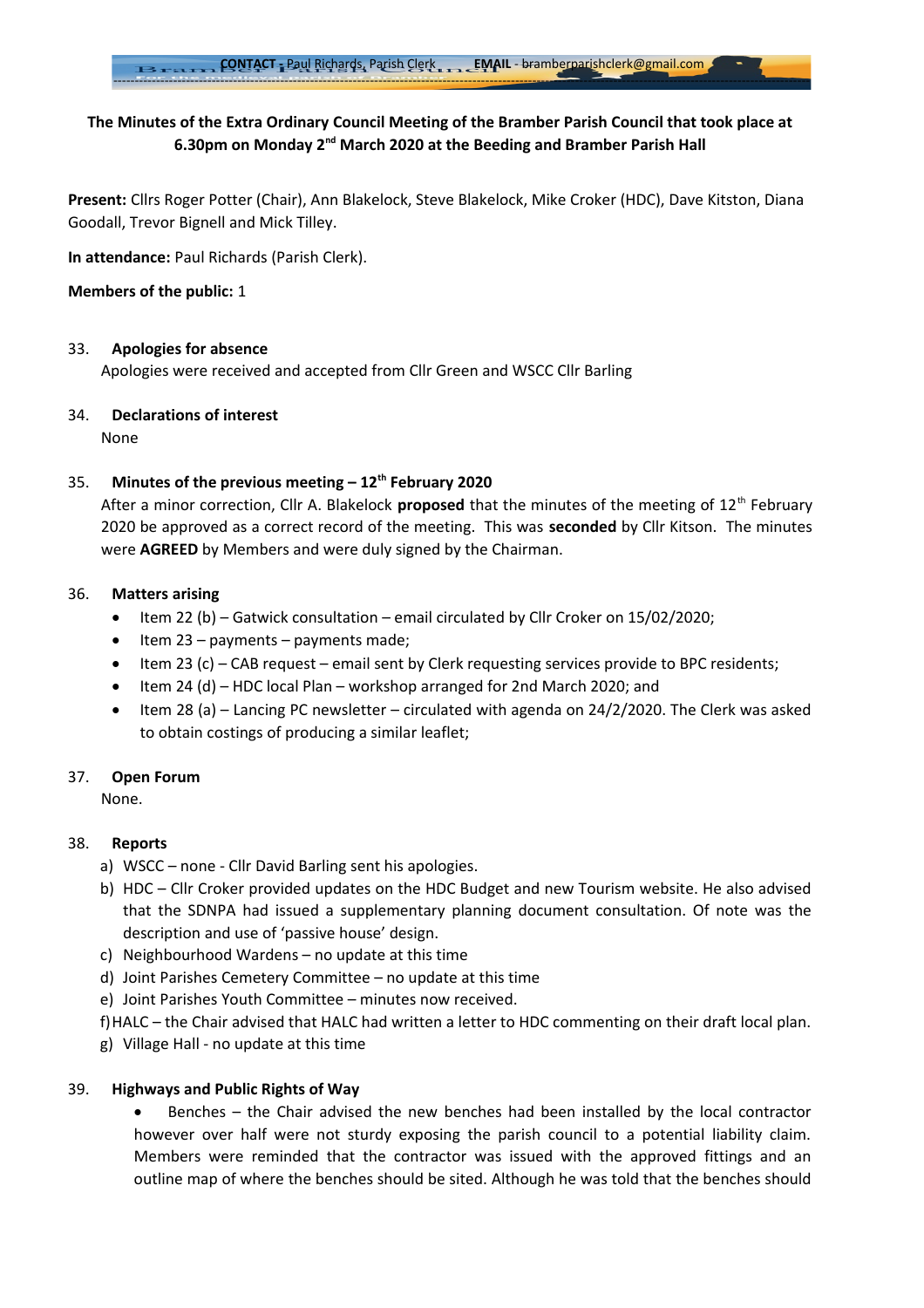be positioned back from the edge of the path this was not detailed on the map and as a consequence they are positioned too near the edge. The contractor has been asked to provide an additional quotation to remedy the un-sturdy bench fittings. After review and discussion, Members **AGREED** that (a) the benches should be relocated to the desired position and (b) the contractors invoice be paid as he had carried out the works according to the map provided.

## 40. **Finance and General Purposes**

a) Members **AGREED** that the payments for March 2020 be paid. The Chair also signed the Bank Reconciliation sheet.

## *19:01 – Cllrs Kitson and Goodall entered the meeting*

b) The AIRS subscription request from the Beeding and Bramber Village Hall was discussed. After review and discussion, Members **AGREED** to pay a contribution of £32.00 for the AIRS subscription.

## 41. **Planning**

a) Applications.

**SDNPA/00581 - 2 Steyning Bowl Cottages, Sopers Lane, Bramber** - Erection of a two-storey side extension and first floor extension over existing garage to create an annex **Members voted to support the application**. **For – 6, Abstain - 2**

b) Decisions.

None.

## 42. **Youth Provision**

No update.

## 43. **Neighbourhood Plan update**

The Chair advised that he had met with HDC's consultant (SDNPA officer) on 20th February 2020. A revised timetable had been circulated.

## 44. **Environment**

a) The Chair is in regular contact with the Environment Agency regarding footpath maintenance and potential flooding of the riverbanks. Cllr Tilley and Cllr Potter had met with John Donaldson.

b) The Chair advised that he had been approached by the new residents at Riverside who had requested that riparian owners de-silt their ditches. He would organise a Group to action this.

c) Flooding at the bottom of Castle Lane was discussed. The Clerk was asked to check the position of the drain.

d) The Chair advised that he had sent a note to the residents in The Street requesting donations to support the installation of flower baskets this year. Members suggested that this item be included in the next newsletter.

## 45. **Climate Emergency**

Meeting to be convened.

## 46. **Correspondence**

a) 09.02.2020 – Flood warning